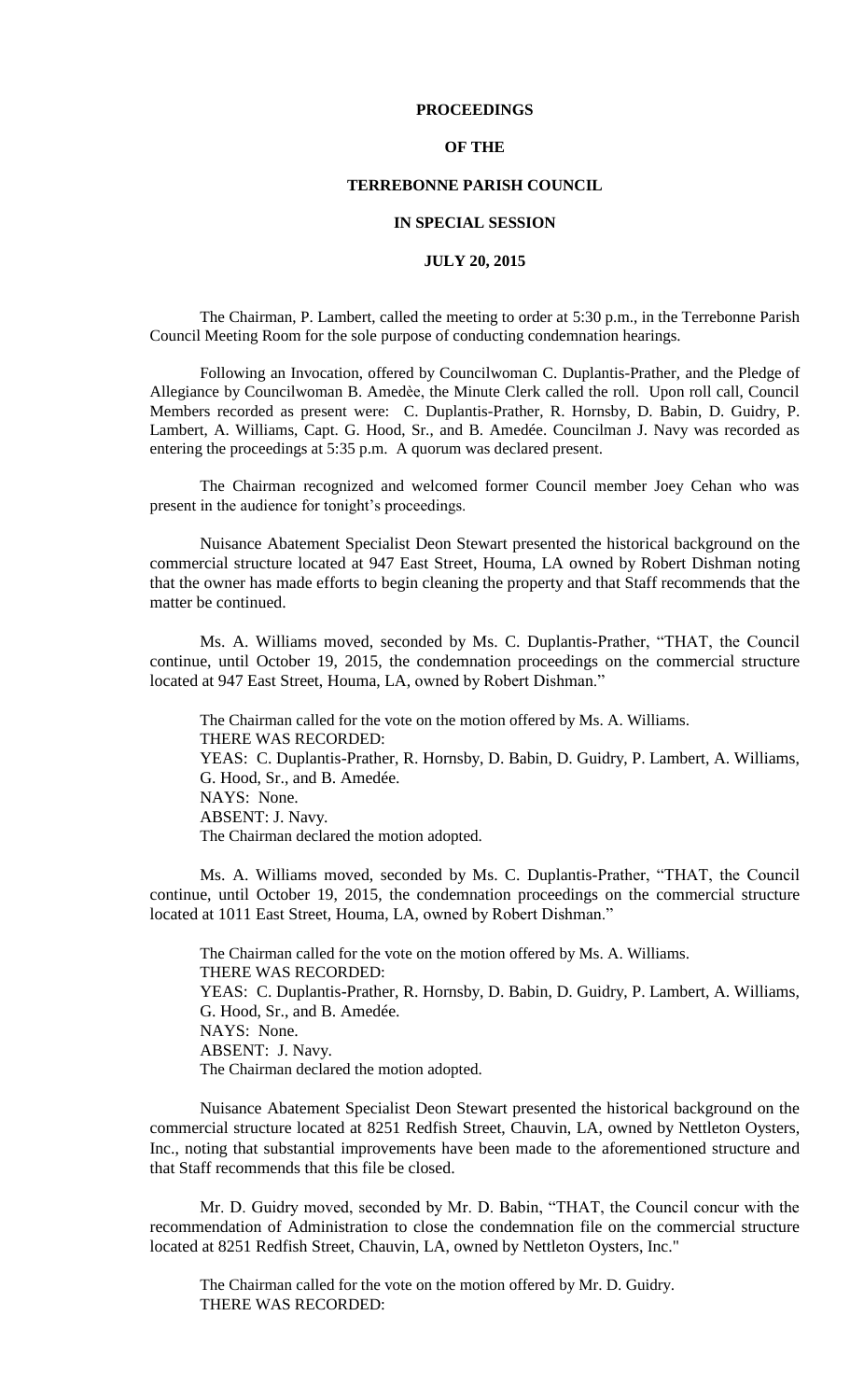YEAS: C. Duplantis-Prather, R. Hornsby, D. Babin, D. Guidry, P. Lambert, A. Williams, G. Hood, Sr., and B. Amedée. NAYS: None. ABSENT: J. Navy. The Chairman declared the motion adopted.

Nuisance Abatement Specialist Deon Stewart presented the historical background on the residential mobile home structure located at 119 Mr. Macs Court, Gray, LA owned by Saucier Rentals, LLC stating that Staff recommends that this file be closed because the structure has been demolished.

Ms. B. Amedèe moved, seconded by Ms. C. Duplantis-Prather, "THAT, the Council concur with the recommendation of Administration to close the condemnation file on the residential mobile home structure located at 119 Mr. Macs Court, Gray, LA, owned by Saucier Rentals, LLC, due to the structure being demolished."

The Chairman called for the vote on the motion offered by Ms. B. Amedèe. THERE WAS RECORDED: YEAS: C. Duplantis-Prather, R. Hornsby, D. Babin, D. Guidry, P. Lambert, A. Williams, G. Hood, Sr., and B. Amedée. NAYS: None. ABSENT: J. Navy. The Chairman declared the motion adopted.

Nuisance Abatement Specialist Deon Stewart presented the historical background on the residential structure located at 220 Bond Street, owned by Mary Hite, noting that service to the owners was untimely and Staff recommends that this matter be continued.

Councilman J. Navy was recorded as joining the proceedings at this time.

Ms. A. Williams moved, seconded by Ms. C. Duplantis-Prather, "THAT, the Council continue, until October 19, 2015, the condemnation proceedings on the residential structure located at 220 Bond Street, Houma, LA, owned by Mary Hite."

The Chairman called for the vote on the motion offered by Ms. A. Williams. THERE WAS RECORDED: YEAS: C. Duplantis-Prather, R. Hornsby, D. Babin, D. Guidry, P. Lambert, J. Navy, A. Williams, G. Hood, Sr., and B. Amedée. NAYS: None. ABSENT: None. The Chairman declared the motion adopted.

Nuisance Abatement Specialist Deon Stewart presented the historical background the residential structure located at 315 Commerce Street, Houma, LA, owned by William Billiot (owner), John Westbrook and Tamanike Francois, noting that no improvements have been made to the aforementioned structure and that the staff recommends that the structure be condemned.

Ad Hoc Attorney William Dunckelman stated that he has not heard from the any of the heirs of this residential structure located at 315 Commerce Street, Houma, LA, owned by William Billiot (owner), John Westbrook and Tamanike Francois.

Ms. A. Williams moved, seconded by Mr. G. Hood, Sr., "THAT, the Council find that the residential structure located at 315 Commerce Street, Houma, LA, owned by William Billiot (owner), John Westbrook and Tamanike Francois, per the legal description:

Tract 0.058 acres being Portion of Lot 12, Block 4- Breaux-Morrison Addition

is in a dilapidated and dangerous condition that endangers the health, safety and welfare of the public. Accordingly, the structure is hereby condemned and the owner is hereby ordered to demolish, remove, and/or repair the structure by August 31, 2015. In default of which Terrebonne Parish Consolidated Government may proceed with the bidding process for the demolition and/or removal."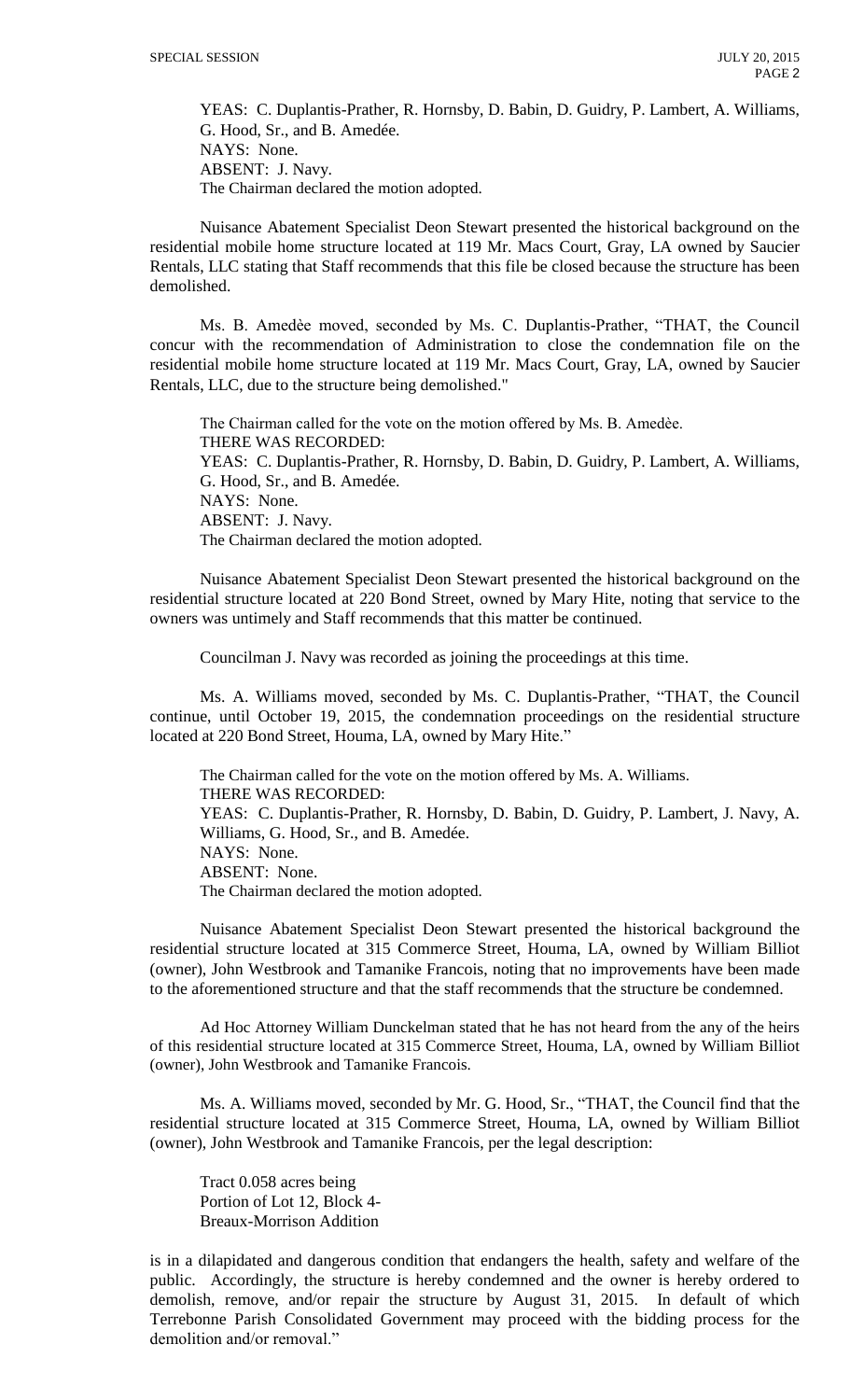The Chairman called for the vote on the motion offered by Ms. A. Williams. THERE WAS RECORDED: YEAS: C. Duplantis-Prather, R. Hornsby, D. Babin, D. Guidry, P. Lambert, J. Navy, A. Williams, G. Hood, Sr., and B. Amedée. NAYS: None. ABSENT: None. The Chairman declared the motion adopted.

Nuisance Abatement Specialist Deon Stewart presented the historical background on the residential structure located at 313 Dover Drive, Houma, LA owned by Harold and Anne Scott in care of Joyce Bolden, stating that service to the owner was untimely and that Staff recommends that this matter be continued.

Mr. D. Babin moved, seconded by Mr. D. Guidry, "THAT, the Council continue, until October 19, 2015, the condemnation proceedings on the residential structure located at 313 Dover Drive, Houma, LA, owned by Harold and Anne Scott in care of Joyce Bolden."

The Chairman called for the vote on the motion offered by Mr. D. Babin. THERE WAS RECORDED: YEAS: C. Duplantis-Prather, R. Hornsby, D. Babin, D. Guidry, P. Lambert, J. Navy, G. Hood, Sr., and B. Amedée. NAYS: None. ABSENT: None. ABSTAINING: A. Williams. The Chairman declared the motion adopted.

Ms. C. Duplantis-Prather moved, seconded by Ms. B. Amedèe, "THAT, the Council continue, until October 19, 2015, the condemnation proceedings on the commercial structure located at 100 Howard Ave., Houma, LA, owned by E-Z Serve Convenience Store and Albert Lagraize."

The Chairman called for the vote on the motion offered by Ms. C. Duplantis-Prather. THERE WAS RECORDED: YEAS: C. Duplantis-Prather, R. Hornsby, D. Babin, D. Guidry, P. Lambert, J. Navy, A. Williams, G. Hood, Sr., and B. Amedée. NAYS: None. ABSENT: None. The Chairman declared the motion adopted.

Nuisance Abatement Specialist Deon Stewart presented the historical background on the residential structure located at 135 Jennings Lane, Houma, LA, owned by Martha Thomas, stating that the previous owners are deceased and had no heirs; that the individual that was caring for the property is now deceased; and that the individual trying to acquire the property is having an issue obtaining ownership.

Ms. C. Duplantis-Prather moved, seconded by Ms. A. Williams, "THAT, the Council continue, until October 19, 2015, the condemnation proceeding on the residential structure located at 135 Jennings Lane, Houma, LA, owned by Martha Thomas."

The Chairman called for the vote on the motion offered by Ms. C. Duplantis-Prather. THERE WAS RECORDED: YEAS: C. Duplantis-Prather, R. Hornsby, D. Babin, D. Guidry, P. Lambert, J. Navy, A. Williams, G. Hood, Sr., and B. Amedée. NAYS: None. ABSENT: None. The Chairman declared the motion adopted.

Ad Hoc Attorney William Dunckelman stated that he has not heard from the any of the heirs of this residential mobile home structure located at 107 King Street, Houma, LA, owned by PTL, LLC.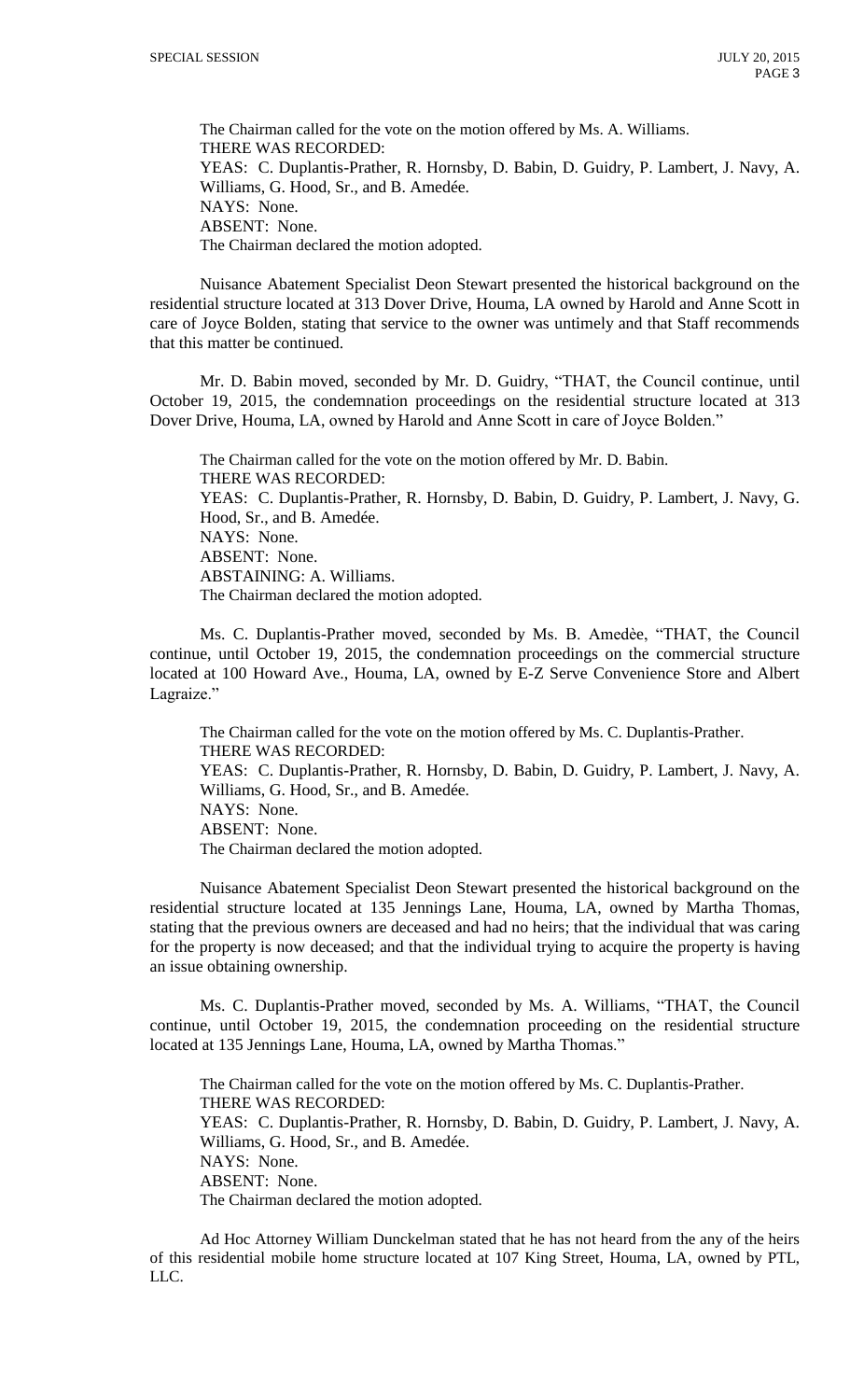Mr. J. Navy moved, seconded by Mr. G. Hood, Sr., "THAT, the Council find that the residential mobile home structure located at 107 King Street, Houma, LA, owned by PTL, LLC per the legal description:

Lot 4, Block D, Mechanicville

is in a dilapidated and dangerous condition that endangers the health, safety and welfare of the public. Accordingly, the structure is hereby condemned and the owner is hereby ordered to demolish, remove, and/or repair the structure by August 31, 2015. In default of which Terrebonne Parish Consolidated Government may proceed with the bidding process for the demolition and/or removal."

The Chairman called for the vote on the motion offered by Mr. J. Navy. THERE WAS RECORDED: YEAS: C. Duplantis-Prather, R. Hornsby, D. Babin, D. Guidry, P. Lambert, J. Navy, A. Williams, G. Hood, Sr., and B. Amedée. NAYS: None. ABSENT: None. The Chairman declared the motion adopted.

Nuisance Abatement Specialist Deon Stewart presented the historical background on the residential structure located at 102 Willard Street, Chauvin, LA, owned by Floyd and Dwanda James and Wayne and Sharon Harris, noting that no improvements have been made to the aforementioned structure and that Staff recommends that the structure be condemned.

Mr. D. Guidry moved, seconded by Mr. D. Babin, "THAT, the Council find that the residential structure located at 102 Willard Street, Chauvin, LA, owned by Floyd and Dwanda James and Wayne and Sharon Harris, per the legal description:

Lot 60' X 110' on Willard Street

is in a dilapidated and dangerous condition that endangers the health, safety and welfare of the public. Accordingly, the structure is hereby condemned and the owner is hereby ordered to demolish, remove, and/or repair the structure by August 31, 2015. In default of which Terrebonne Parish Consolidated Government may proceed with the bidding process for the demolition and/or removal."

The Chairman called for the vote on the motion offered by Mr. D. Guidry. THERE WAS RECORDED: YEAS: C. Duplantis-Prather, R. Hornsby, D. Babin, D. Guidry, P. Lambert, J. Navy, A. Williams, G. Hood, Sr., and B. Amedée. NAYS: None. ABSENT: None. The Chairman declared the motion adopted.

Mr. J. Navy moved, seconded by Ms. B. Amedèe, "THAT, the Council continue the condemnation proceedings, until October 19, 2015, on the residential structure located at 825 Community Street, Houma, LA, owned by Carroll D. McIntire, Jr., Judith McIntire MaClean, Susan McIntire Claudet, Scott Thomas McIntire, Jodi Danielle Guthery, Lindsay Catherine McIntire, Jeremy Daniel McIntire, Mollie Jo McIntire, Michael James McIntire, Jr., Patricia Porche McClothin, Kay Porche Thibodeaux, Catherine Bourgeois Cambre, Clysse Bourgeois Carlos, Freddy A. Bourgeois, Ronald Klein McIntire, Jr., Catherine Rose McIntire Peques, John T, McIntire, Jr., Geralyn McIntire Prejean, Joseph Daniel McIntire, Joan Authement Broussard, Chris J. Authement, Carole Authement Duval, Fay Authement Kurkjy and Anne M. Authement."

The Chairman called for the vote on the motion offered by Mr. J. Navy. THERE WAS RECORDED: YEAS: C. Duplantis-Prather, R. Hornsby, D. Babin, D. Guidry, P. Lambert, J. Navy, A. Williams, G. Hood, Sr., and B. Amedée. NAYS: None. ABSENT: None. The Chairman declared the motion adopted.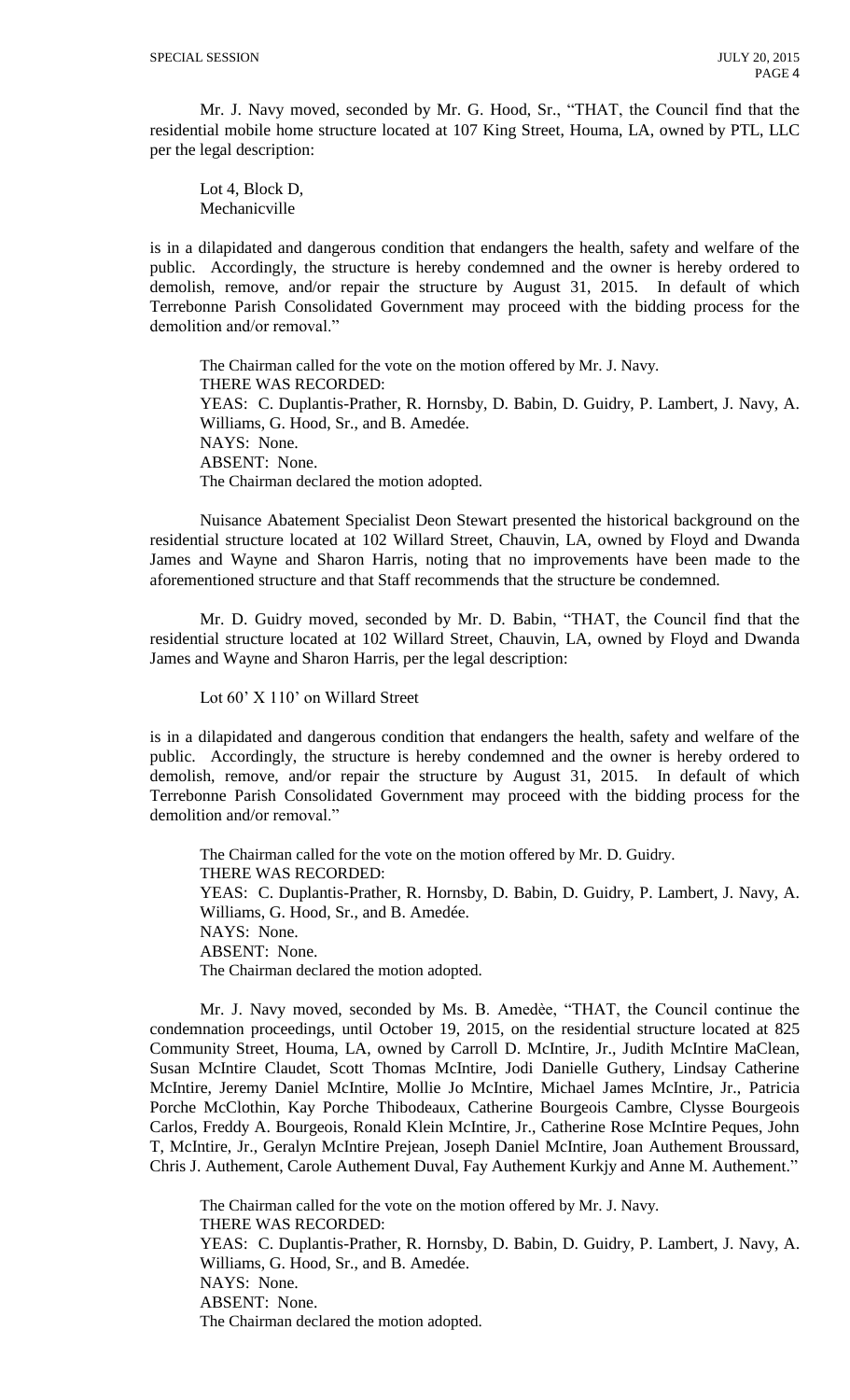Ms. A. Williams moved, seconded by Ms. C. Duplantis-Prather, "THAT, the Council concur with the recommendation of Administration to close the condemnation file on the residential structure located at 2779 West Park Avenue, Gray, LA, owned by multiple owners (see attached documentation) due to the structure being demolished."

The Chairman called for the vote on the motion offered by Ms. A. Williams. THERE WAS RECORDED: YEAS: C. Duplantis-Prather, R. Hornsby, D. Babin, D. Guidry, P. Lambert, J. Navy, A. Williams, G. Hood, Sr., and B. Amedée. NAYS: None. ABSENT: None. The Chairman declared the motion adopted.

Ad Hoc Attorney William Dunckelman stated that the heirs of this residential structure located at 1217 Division Avenue, Houma, LA, owned by Roosevelt and Martha Spencer, are in the process of a succession.

Mr. J. Navy moved, seconded by Mr. G. Hood Sr., "THAT, the Council continue the condemnation proceedings until October 19, 2015 on the residential structure located at 1217 Division Avenue, Houma, LA, owned by Roosevelt and Martha Spencer."

The Chairman called for the vote on the motion offered by Mr. J. Navy. THERE WAS RECORDED: YEAS: C. Duplantis-Prather, R. Hornsby, D. Babin, D. Guidry, P. Lambert, J. Navy, A. Williams, G. Hood, Sr., and B. Amedée. NAYS: None. ABSENT: None. The Chairman declared the motion adopted.

Nuisance Abatement Specialist Deon Stewart presented the historical background on the residential structure located at 5452 Highway 56, Chauvin, LA, owned by Lindsey and Elizabeth Henry, stating that no improvements have been made to the aforementioned structure and that Staff recommends that the structure be condemned.

Council member D. Guidry stated that the aforementioned property was purchased at a Sheriff's sale and now has a new owner; and noted that improvements are being made to the property.

Mr. D. Guidry moved, seconded by Mr. G. Hood, Sr., "THAT, the Council continue, until October 19, 2015, the condemnation proceedings on the residential structure located at 5452 Highway 56, Chauvin, LA, owned by Lindsey and Elizabeth Henry."

The Chairman called for the vote on the motion offered by Mr. D. Guidry. THERE WAS RECORDED: YEAS: C. Duplantis-Prather, R. Hornsby, D. Babin, D. Guidry, P. Lambert, J. Navy, A. Williams, G. Hood, Sr., and B. Amedée. NAYS: None. ABSENT: None. The Chairman declared the motion adopted.

Ms. A. Williams moved, seconded by Ms. C. Duplantis-Prather, "THAT, the Council continue the condemnation proceeding until October 19, 2015 on the residential structure located at 528 Hobson Street, Houma, LA, owned by Mary Ann Davis."

The Chairman called for the vote on the motion offered by Mr. THERE WAS RECORDED: YEAS: C. Duplantis-Prather, R. Hornsby, D. Babin, D. Guidry, P. Lambert, J. Navy, A. Williams, G. Hood, Sr., and B. Amedée. NAYS: None. ABSENT: None. The Chairman declared the motion adopted.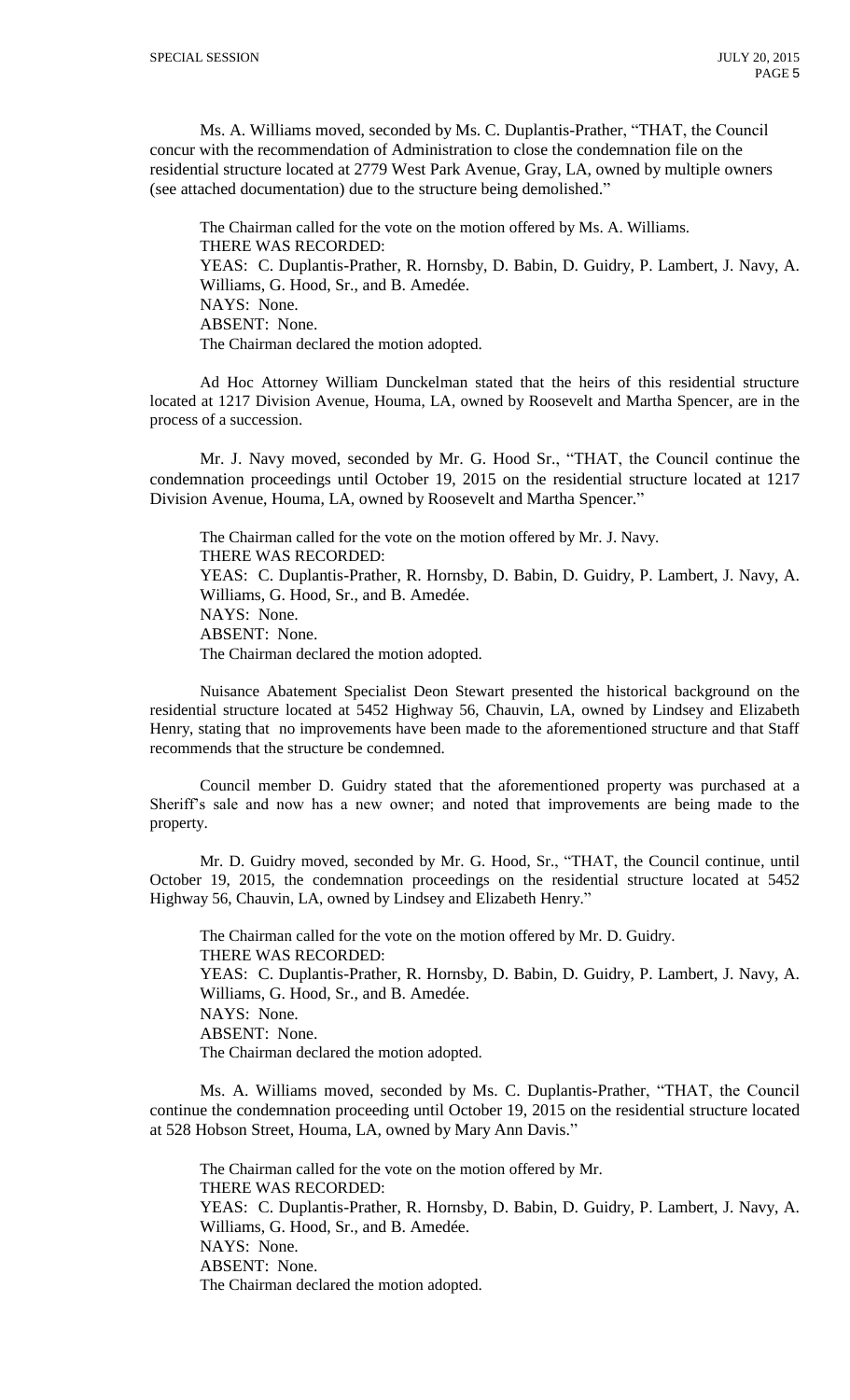Nuisance Abatement Specialist Deon Stewart presented the historical background on the residential structure located at 515 Roosevelt Street, Houma, LA, owned by Tyrone Turner, Jr. and Akisha Turner noting that substantial improvements have been made to the aforementioned structure and that Staff recommends that the file be closed.

Ms. A. Williams moved, seconded by Mr. G. Hood, Sr., "THAT, the Council concur with the recommendation of Administration to close the condemnation file on the residential structure located at 515 Roosevelt Street, Houma, LA owned, by Tyrone Turner, Jr. and Akisha Turner."

The Chairman called for the vote on the motion offered by Ms. A. Williams. THERE WAS RECORDED: YEAS: C. Duplantis-Prather, R. Hornsby, D. Babin, D. Guidry, P. Lambert, J. Navy, A. Williams, G. Hood, Sr., and B. Amedée. NAYS: None. ABSENT: None. The Chairman declared the motion adopted.

Attorney Vincent Dagate, Jr. stated that he is the administrator assigned to this property and that there are some legal issues as it pertains to the will and/or proper ownership of the property located at 1110 Barataria Avenue, Houma, LA, owned by the Estate of Theresa Martin. He requested a continuance because the legal issue will be resolved soon.

Ms. A. Williams moved, seconded by Ms. C. Duplantis-Prather, "THAT, the Council continue, until October 19, 2015, the condemnation hearing on the commercial structure located at 1110 Barataria Avenue, Houma, LA, owned by the Estate of Theresa Martin."

The Chairman called for the vote on the motion offered by Ms. A. Williams. THERE WAS RECORDED: YEAS: C. Duplantis-Prather, R. Hornsby, D. Babin, D. Guidry, P. Lambert, J. Navy, A. Williams, G. Hood, Sr., and B. Amedée. NAYS: None. ABSENT: None. The Chairman declared the motion adopted.

Ms. A. Williams moved, seconded by Mr. G. Hood, Sr. "THAT, the Council continue, until October 19, 2015, the condemnation hearing on the residential structures located at 400 Naquin Street (Structures 1, 2, & 3), Houma, LA, owned by Larussa Enterprises, Inc."

The Chairman called for the vote on the motion offered by Ms. A. Williams. THERE WAS RECORDED: YEAS: C. Duplantis-Prather, R. Hornsby, D. Babin, D. Guidry, P. Lambert, J. Navy, A. Williams, G. Hood, Sr., and B. Amedée. NAYS: None. ABSENT: None. The Chairman declared the motion adopted.

Council member A. Williams stated that the heirs to the property located at 119 Scott Lane, Houma, LA, owned by Jonathan and Willie Mae Foote are currently in a succession.

Ms. A. Williams moved, seconded by Mr. G. Hood, Sr., "THAT, the Council continue, until October 19, 2015, condemnation hearing on the residential structure located at 119 Scott Lane, Houma, LA, owned by Jonathan and Willie Mae Foote."

The Chairman called for the vote on the motion offered by Ms. A. Williams. THERE WAS RECORDED: YEAS: C. Duplantis-Prather, R. Hornsby, D. Babin, D. Guidry, P. Lambert, J. Navy, A. Williams, G. Hood, Sr., and B. Amedée. NAYS: None. ABSENT: None. The Chairman declared the motion adopted.

Ms. A. Williams moved, seconded by Ms. C. Duplantis-Prather, "THAT, the Council continue, until October 19, 2015, the condemnation hearing on the residential structure located at 604 Linda Ann Avenue, Gray, LA, owned by Alberta Francois."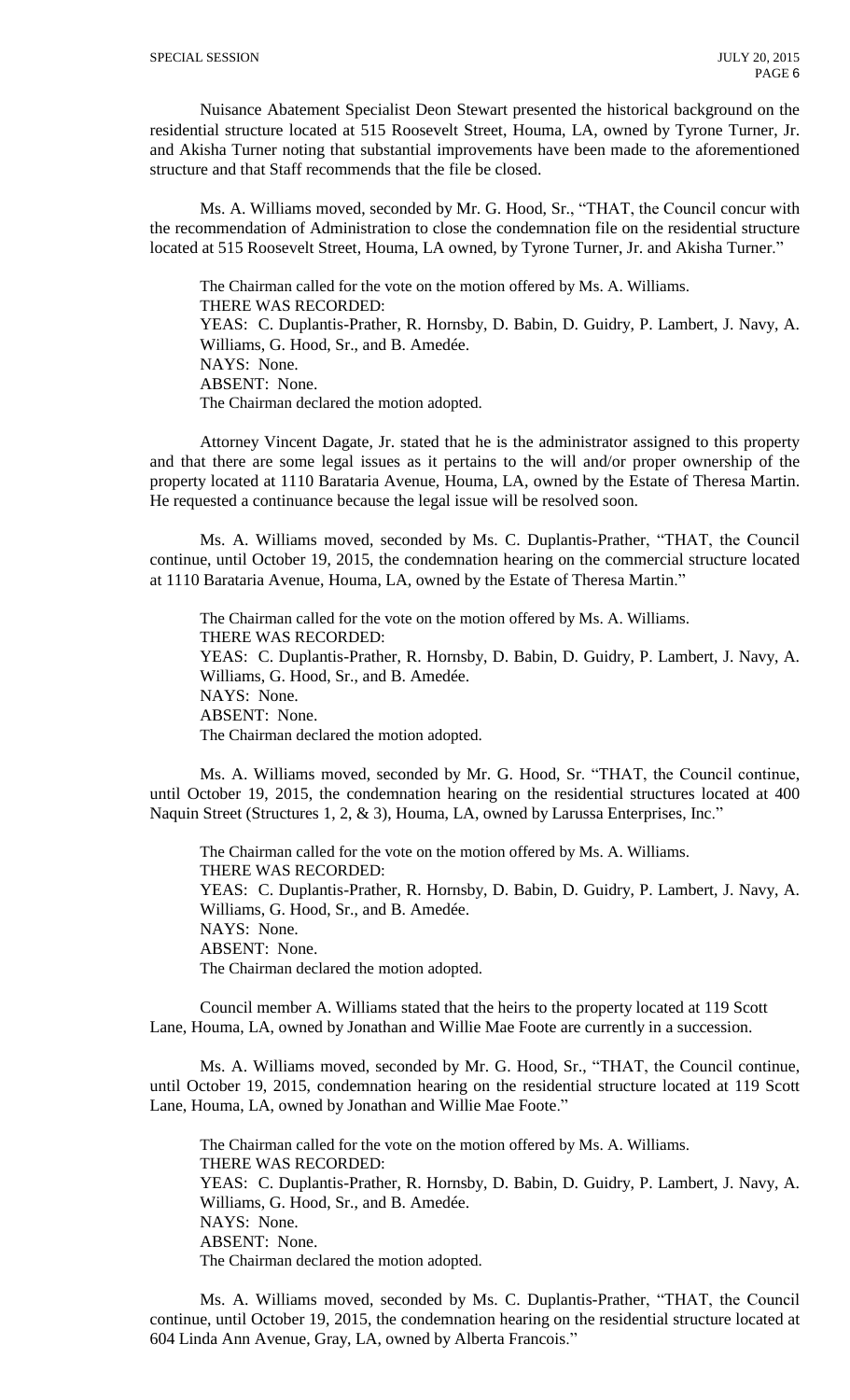The Chairman called for the vote on the motion offered by Ms. A. Williams. THERE WAS RECORDED: YEAS: C. Duplantis-Prather, R. Hornsby, D. Babin, D. Guidry, P. Lambert, J. Navy, A. Williams, G. Hood, Sr., and B. Amedée. NAYS: None. ABSENT: None. The Chairman declared the motion adopted.

Mr. D. Guidry moved, seconded by Mr. D. Babin, "THAT, the Council concur with the recommendation of Administration to close the condemnation file on the residential structure located at 109 Oleander Street, Chauvin, LA, owned by Zenaida Hernandez Cruz, due to the structure being demolished."

The Chairman called for the vote on the motion offered by Mr. D. Guidry. THERE WAS RECORDED: YEAS: C. Duplantis-Prather, R. Hornsby, D. Babin, D. Guidry, P. Lambert, J. Navy, G. Hood, Sr., and B. Amedée. NAYS: None. ABSENT: A. Williams. The Chairman declared the motion adopted.

Nuisance Abatement Specialist Deon Stewart presented the historical background on the residential structure located at 167 Jennings Lane (Structures 1 and 2), Houma, LA, owned by the Estate of John and Zenobia Thompson, owner c/o Gaynell Castle, noting that Staff recommends that the file on Structure 2 be closed due to the structure being demolished and that Structure 1 be condemned due to no improvements being made.

The Council Chairman recognized Mr. Cornelius Bolden, an heir to the aforementioned property, who stated that they are in the process of repairing the remaining structure located on the property and requested a continuance.

Ms. C. Duplantis-Prather moved, seconded by Ms. A. Williams, "THAT, the Council concur with the recommendation of Administration to close the file on the residential structure (Structure 2) located at 167 Jennings Lane due to the structure being demolished and continue, until October 19, 2015, the condemnation proceedings on the residential structure (Structure 1) located 167 Jennings Lane, Houma, LA, owned by the Estate of John and Zenobia Thompson, owner c/o Gaynell Castle."

The Chairman called for the vote on the motion offered by Ms. C. Duplantis-Prather. THERE WAS RECORDED: YEAS: C. Duplantis-Prather, R. Hornsby, D. Babin, D. Guidry, P. Lambert, J. Navy, A. Williams, G. Hood, Sr., and B. Amedée. NAYS: None. ABSENT: None. The Chairman declared the motion adopted.

Mr. J. Navy moved, seconded by Ms. A. Williams, "THAT, the Council continue, until October 19, 2015, the condemnation proceedings on the residential structure located at 1514 Bonvillian Street, Houma, LA, owned by the Estate of Castro Murray."

The Chairman called for the vote on the motion offered by Mr. J. Navy. THERE WAS RECORDED: YEAS: C. Duplantis-Prather, R. Hornsby, D. Babin, D. Guidry, P. Lambert, J. Navy, A. Williams, G. Hood, Sr., and B. Amedée. NAYS: None. ABSENT: None. The Chairman declared the motion adopted.

The Council Chairman recognized Mr. Ernest Murray, an heir to the aforementioned property, who stated that he has been maintaining the property and will continue to do so; and noted that he is trying to get the necessary materials and funding to repair this property.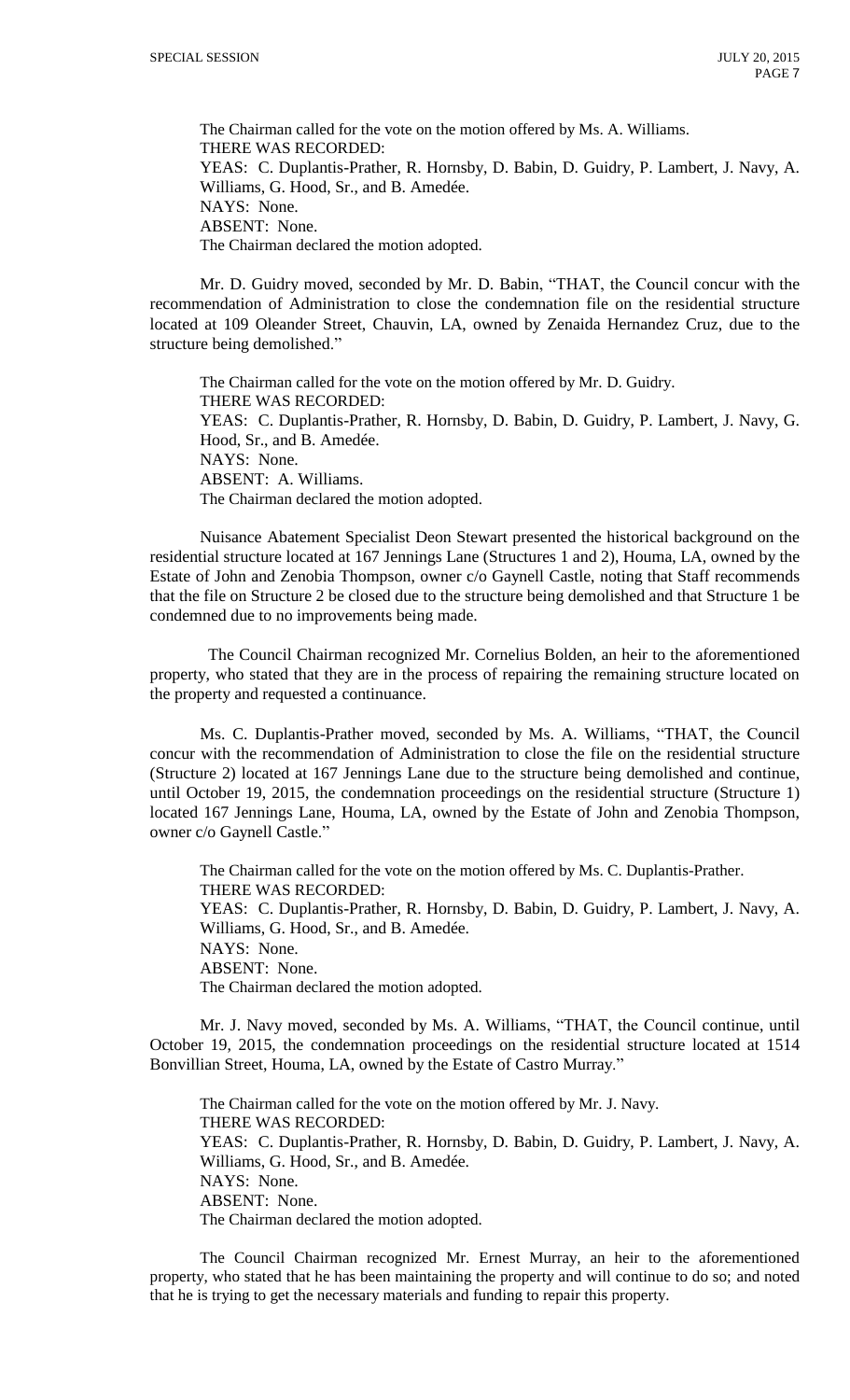Nuisance Abatement Specialist Deon Stewart presented the historical background on the residential structure located at 101 Del Ray Boulevard, Houma, LA, owned by Harold Breaux, Jr., noting that no improvements have been made to the aforementioned structure and that Staff recommends that the structure be condemned.

Mr. G. Hood, Sr. moved, seconded by Mr. D. Guidry, "THAT, the Council find that the residential structure located at 101 Del Ray Boulevard, Houma, LA, owned by Harold Breaux, Jr., per the legal description:

90' X121.18' X 120' X 78.21' in Section 9, T16S R17E

is in a dilapidated and dangerous condition that endangers the health, safety and welfare of the public. Accordingly, the structure is hereby condemned and the owner is hereby ordered to demolish, remove, and/or repair the structure by August 31, 2015. In default of which Terrebonne Parish Consolidated Government may proceed with the bidding process for the demolition and/or removal."

The Chairman called for the vote on the motion offered by Mr. G. Hood, Sr. THERE WAS RECORDED: YEAS: C. Duplantis-Prather, R. Hornsby, D. Babin, D. Guidry, P. Lambert, J. Navy, A. Williams, G. Hood, Sr., and B. Amedée. NAYS: None. ABSENT: None. The Chairman declared the motion adopted.

Ms. A. Williams moved, seconded by Ms. C. Duplantis-Prather, "THAT, the Council continue, until October 19, 2015, the condemnation proceedings on the residential structure located at 208 McKinley Street, Houma, LA, owned by Byrd and Byrd."

The Chairman called for the vote on the motion offered by Ms. A. Williams. THERE WAS RECORDED: YEAS: C. Duplantis-Prather, R. Hornsby, D. Babin, D. Guidry, P. Lambert, J. Navy, A. Williams, G. Hood, Sr., and B. Amedée. NAYS: None. ABSENT: None. The Chairman declared the motion adopted.

Ad Hoc Attorney Williams Dunckelman stated that he has been in contact with an heir of the property located at 1703 Dunn Street, (Structures 1 and 2), Houma, LA and has been informed that there is a potential buyer for the aforementioned property and that the heir is requesting a continuance.

Mr. J. Navy moved, seconded by Ms C. Duplantis-Prather, "THAT, the Council continue, until October 19, 2015, the condemnation proceeding on the residential structure located at 1703 Dunn Street (Structures 1 and 2), Houma, LA, owned by Leland Belanger."

The Chairman called for the vote on the motion offered by Mr. J. Navy. THERE WAS RECORDED: YEAS: C. Duplantis-Prather, R. Hornsby, D. Babin, D. Guidry, P. Lambert, J. Navy, A. Williams, G. Hood, Sr., and B. Amedée. NAYS: None. ABSENT: None. The Chairman declared the motion adopted.

Nuisance Abatement Specialist Deon Stewart presented the historical background on the residential structure located at 3710 Baker Drive, Houma, LA, owned by Paul and Annette Fusilier, noting that this structure is now occupied and that Staff recommends that this file be closed.

Mr. J. Navy moved, seconded by Ms. C. Duplantis-Prather, "THAT, the Council concur with Administration to close the condemnation file on the residential structure located at 3710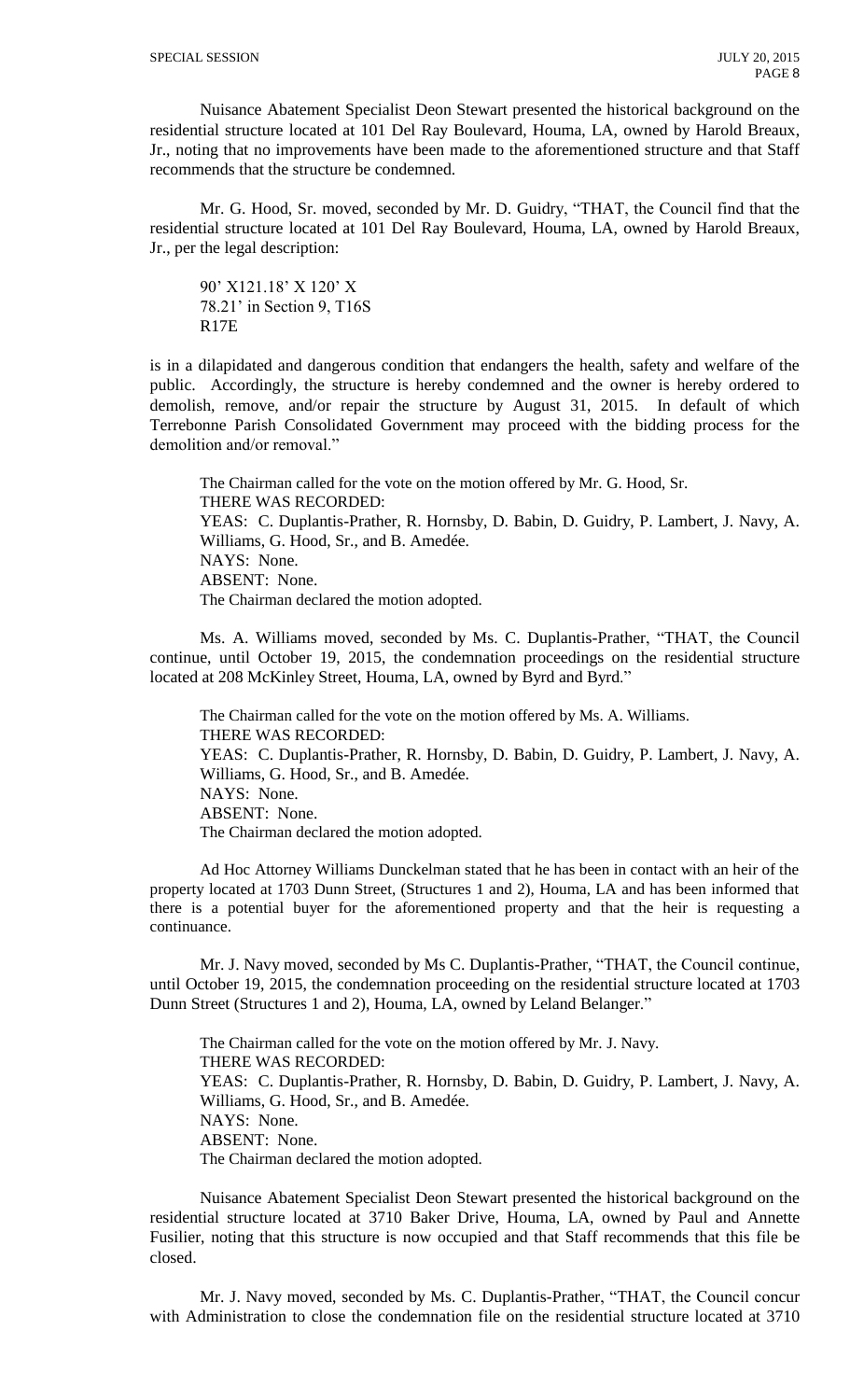Baker Drive, Houma, LA, owned by Paul and Annette Fusilier due to the structure being occupied."

The Chairman called for the vote on the motion offered by Mr. J. Navy. THERE WAS RECORDED: YEAS: C. Duplantis-Prather, R. Hornsby, D. Babin, D. Guidry, P. Lambert, J. Navy, A. Williams, G. Hood, Sr., and B. Amedée. NAYS: None. ABSENT: None. The Chairman declared the motion adopted.

Nuisance Abatement Specialist Deon Stewart presented the historical background on the residential structure located at 103 Green Street, Gibson, LA, owned by Claudell Porche, Milton Porche, William Porche, Anthony Porche, Michael Porche, Cassandra Rener, Janet Williams and Lettie Singleton, noting that no improvements have been made to the aforementioned structure and that Staff recommends that the structure be condemned.

Ad Hoc Attorney William Dunckelman stated that he has not heard from the owner of this residential structure located at 103 Green Street, Gibson, LA.

Ms. A. Williams moved, seconded by Mr. G. Hood, Sr., "THAT, the Council find that the residential structure located at 103 Green Street, Gibson, LA, owned by Claudell Porche, Milton Porche, William Porche, Anthony Porche, Michael Porche, Cassandra Rener, Janet Williams and Lettie Singleton, per the legal description:

Lot 7, Block 8, Green Street, 60' X 120'

is in a dilapidated and dangerous condition that endangers the health, safety and welfare of the public. Accordingly, the structure is hereby condemned and the owner is hereby ordered to demolish, remove, and/or repair the structure by August 31, 2015. In default of which Terrebonne Parish Consolidated Government may proceed with the bidding process for the demolition and/or removal."

The Chairman called for the vote on the motion offered by Ms. A. Williams. THERE WAS RECORDED: YEAS: C. Duplantis-Prather, R. Hornsby, D. Babin, D. Guidry, P. Lambert, J. Navy, A. Williams, G. Hood, Sr., and B. Amedée. NAYS: None. ABSENT: None. The Chairman declared the motion adopted.

Ms. C. Duplantis-Prather moved, seconded by Ms. A. Williams, "THAT, the Council concur with the recommendation of Administration to close the condemnation file on the residential accessory structure located at 107 Rufus Court, Houma, LA, owned by Lillie Staidum Thomas due to the structure being demolished."

The Chairman called for the vote on the motion offered by Ms. C. Duplantis-Prather. THERE WAS RECORDED: YEAS: C. Duplantis-Prather, R. Hornsby, D. Babin, D. Guidry, P. Lambert, J. Navy, A. Williams, G. Hood, Sr., and B. Amedée. NAYS: None. ABSENT: None. The Chairman declared the motion adopted.

Ms. B. Amedèe moved, seconded by Mr. G. Hood, Sr., "THAT, the Council concur with the recommendation of Administration to close the condemnation file on the residential structure located at 4509 West Main Street, Houma, LA, owned by Freddie and Judy Orgeron, due to the owners obtaining renovation permit prior to the request for a hearing."

The Chairman called for the vote on the motion offered by Ms. B. Amedèe. THERE WAS RECORDED: YEAS: C. Duplantis-Prather, R. Hornsby, D. Babin, D. Guidry, P. Lambert, J. Navy, A. Williams, G. Hood, Sr., and B. Amedée.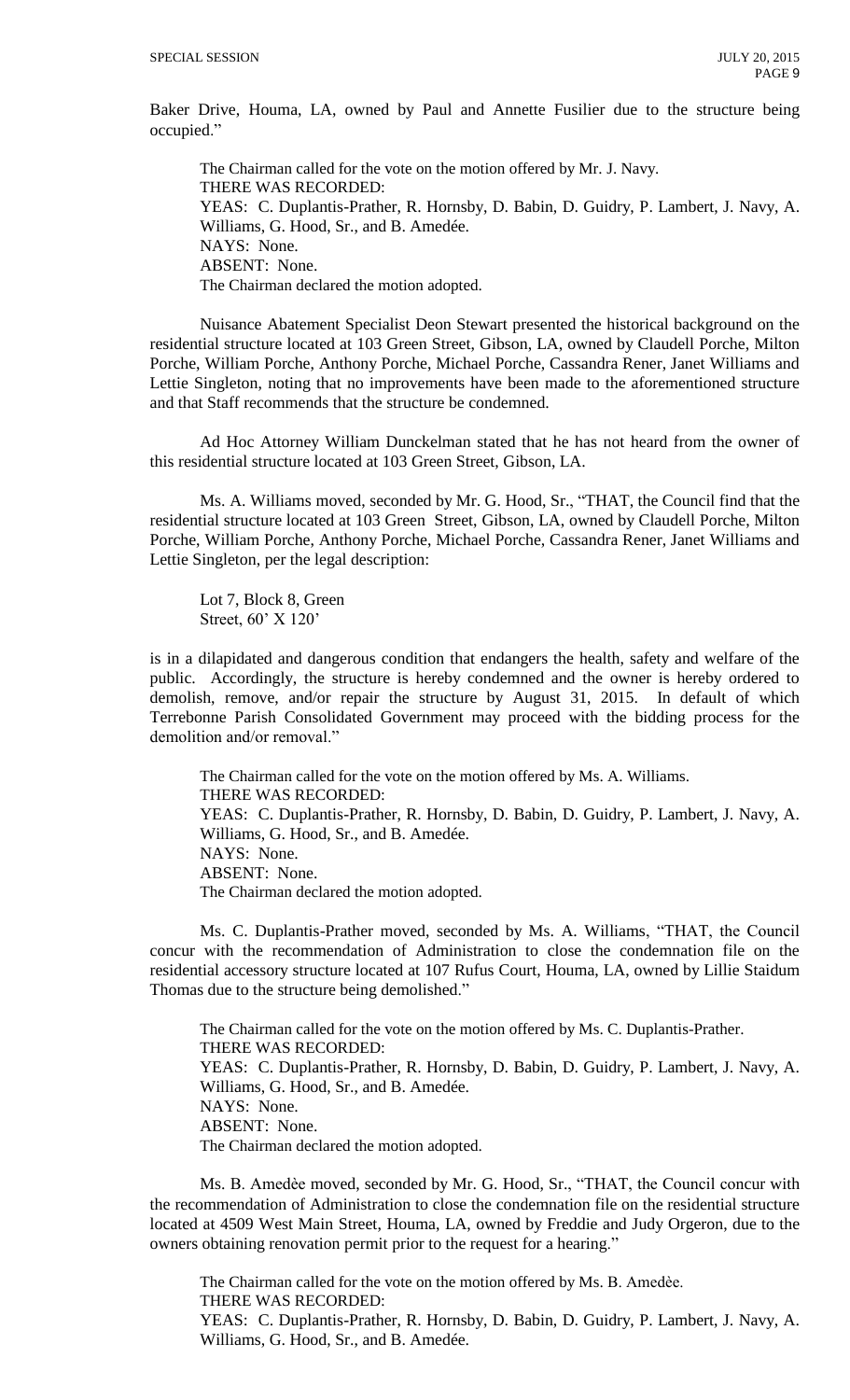NAYS: None. ABSENT: None. The Chairman declared the motion adopted.

Ms. A. Williams moved, seconded by Mr. G. Hood, Sr., "THAT, the Council concur with Administration to close the condemnation file on the residential structure located at 213 Academy Street, Houma, LA, owned by Robert Dishman, due to substantial repairs being made to structure."

The Chairman called for the vote on the motion offered by Ms. A. Williams. THERE WAS RECORDED: YEAS: C. Duplantis-Prather, R. Hornsby, D. Babin, D. Guidry, P. Lambert, J. Navy, A. Williams, G. Hood, Sr., and B. Amedée. NAYS: None. ABSENT: None. The Chairman declared the motion adopted.

Nuisance Abatement Specialist Deon Stewart presented the historical background on the residential mobile home structure located at 120 Bennet Court, Houma, LA, owned by Michael Duplantis, Patrick Duplantis, Ellen Pontiff, Rose WD Properties, LLC, JRose Properties, LLC, Duplantis Real Estate Holdings, LLC, noting that no improvements have been made to the aforementioned structure and that Staff recommends that the structure be condemned.

The Council Chairman recognized Mr. Michael Duplantis, an heir to the aforementioned property, who stated that they are currently waiting on bids to have this structure demolish and then requested a continuance.

Ms. A. Williams moved, seconded by Ms. C. Duplantis-Prather, "THAT, the Council continue, until October 19, 2015, the condemnation proceedings on the residential mobile home structure located at 120 Bennet Court, Houma, LA, owned by Michael Duplantis, Patrick Duplantis, Ellen Pontiff, Rose WD Properties, LLC, JRose Properties, LLC, Duplantis Real Estate Holdings, LLC."

The Chairman called for the vote on the motion offered by Ms. A. Williams. THERE WAS RECORDED: YEAS: C. Duplantis-Prather, R. Hornsby, D. Babin, D. Guidry, P. Lambert, J. Navy, A. Williams, G. Hood, Sr., and B. Amedée. NAYS: None. ABSENT: None. The Chairman declared the motion adopted.

Ms. A. Williams moved, seconded by Mr. G. Hood, Sr., "THAT, the Council concur with the recommendation of Administration to close the condemnation file on the residential structure located at 231 Naquin Street, Houma, LA, owned by Jessie Bonvillain, due to the structure being demolished."

The Chairman called for the vote on the motion offered by Ms. A. Williams. THERE WAS RECORDED: YEAS: C. Duplantis-Prather, R. Hornsby, D. Babin, D. Guidry, P. Lambert, J. Navy, A. Williams, G. Hood, Sr., and B. Amedée. NAYS: None. ABSENT: None. The Chairman declared the motion adopted.

The Council Chairman recognized Mr. Michael Duplantis, an heir to the property located at 142 McKinley Street, Houma, LA, who stated that they are currently waiting on bids to have this structure demolish and then requested a continuance.

Ms. A. Williams moved, seconded by Ms. C. Duplantis-Prather, "THAT, the Council continue, until October 19, 2015, the condemnation proceedings on the residential structure located at 142 McKinley Street, Houma, LA, owned by Michael Duplantis, Patrick Duplantis, Ellen Pontiff, Rose WD Properties, LLC JRose Properties, LLC, Duplantis Real Estate Holdings, LLC."

The Chairman called for the vote on the motion offered by Ms. A. Williams.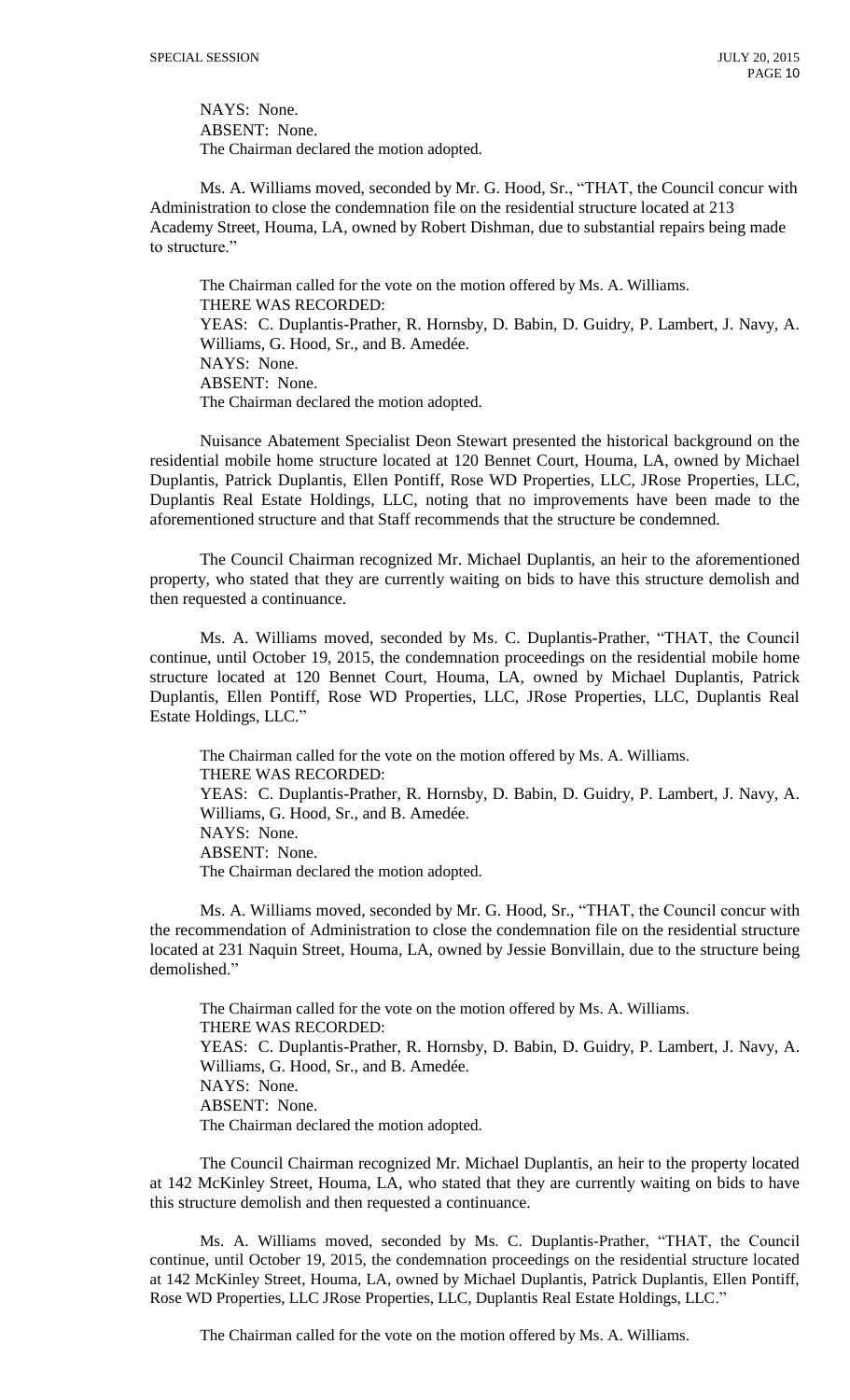THERE WAS RECORDED:

YEAS: C. Duplantis-Prather, R. Hornsby, D. Babin, D. Guidry, P. Lambert, J. Navy, A. Williams, G. Hood, Sr., and B. Amedée. NAYS: None. ABSENT: None. The Chairman declared the motion adopted.

Nuisance Abatement Specialist Deon Stewart presented the historical background on the residential structure located at 121 Jackson Street, Houma, LA, owned by Pamela Boquet, Lorina Gonzales, Lean Arceneaux, Norma Durham, Timothy Eschete, Mark Eschete, Daniel Eschete, Ernest Eschete and Floyd Eschete, noting that a renovation permit was obtained prior to the request for a hearing and that Staff recommends that the file be closed.

Ms. C. Duplantis-Prather moved, seconded by Ms. B. Amedèe, "THAT, the Council concur with the recommendation of Administration to close the condemnation file on the residential structure located at 121 Jackson Street, Houma, LA, owned by Pamela Boquet, Lorina Gonzales, Lean Arceneaux, Norma Durham, Timothy Eschete, Mark Eschete, Daniel Eschete, Ernest Eschete and Floyd Eschete due to the owners obtaining a renovation permit."

The Chairman called for the vote on the motion offered by Ms. C. Duplantis-Prather. THERE WAS RECORDED: YEAS: C. Duplantis-Prather, R. Hornsby, D. Babin, D. Guidry, P. Lambert, J. Navy, A. Williams, G. Hood, Sr., and B. Amedée. NAYS: None. ABSENT: None. The Chairman declared the motion adopted.

The Council Chairman recognized Ms. Nichole Sanderford, owner of 3721 Thomas Drive, Houma, LA, who requested that the aforementioned property be condemned and requested an extension of six (6) months so that demolition can be done properly.

Mr. J. Navy moved, seconded by Ms. A. Williams, "THAT, the Council find that the residential structure located at 3721 Thomas Drive, Houma, LA, owned by Nichole Sanderford, per the legal description:

Lot 34, Block 1, Addendum 7 – Village East Subd.

is in a dilapidated and dangerous condition that endangers the health, safety and welfare of the public. Accordingly, the structure is hereby condemned and the owner is hereby ordered to demolish, remove, and/or repair the structure until January 31, 2016. In default of which Terrebonne Parish Consolidated Government may proceed with the bidding process for the demolition and/or removal."

The Chairman called for the vote on the motion offered by Mr. J. Navy. THERE WAS RECORDED: YEAS: C. Duplantis-Prather, R. Hornsby, D. Babin, D. Guidry, P. Lambert, J. Navy, A. Williams, G. Hood, Sr., and B. Amedée. NAYS: None. ABSENT: None. The Chairman declared the motion adopted.

Nuisance Abatement Specialist Deon Stewart presented the historical background on the residential and accessory structure located at 106 Willard Street, Chauvin, LA, owned by Raymond and Jerry Lee Price, noting that no improvements have been made to the aforementioned structure and that Staff recommends that the structure be condemned.

Mr. D. Guidry moved, seconded by Mr. G. Hood, Sr., "THAT, the Council find that the residential structure located at 106 Willard Street, Chauvin, LA, owned by Raymond and Jerry Lee Price, per the legal description:

Lot 60' X 80'; also EM 69 $\frac{1}{2}$ ' of Tract 4 of Hally Smith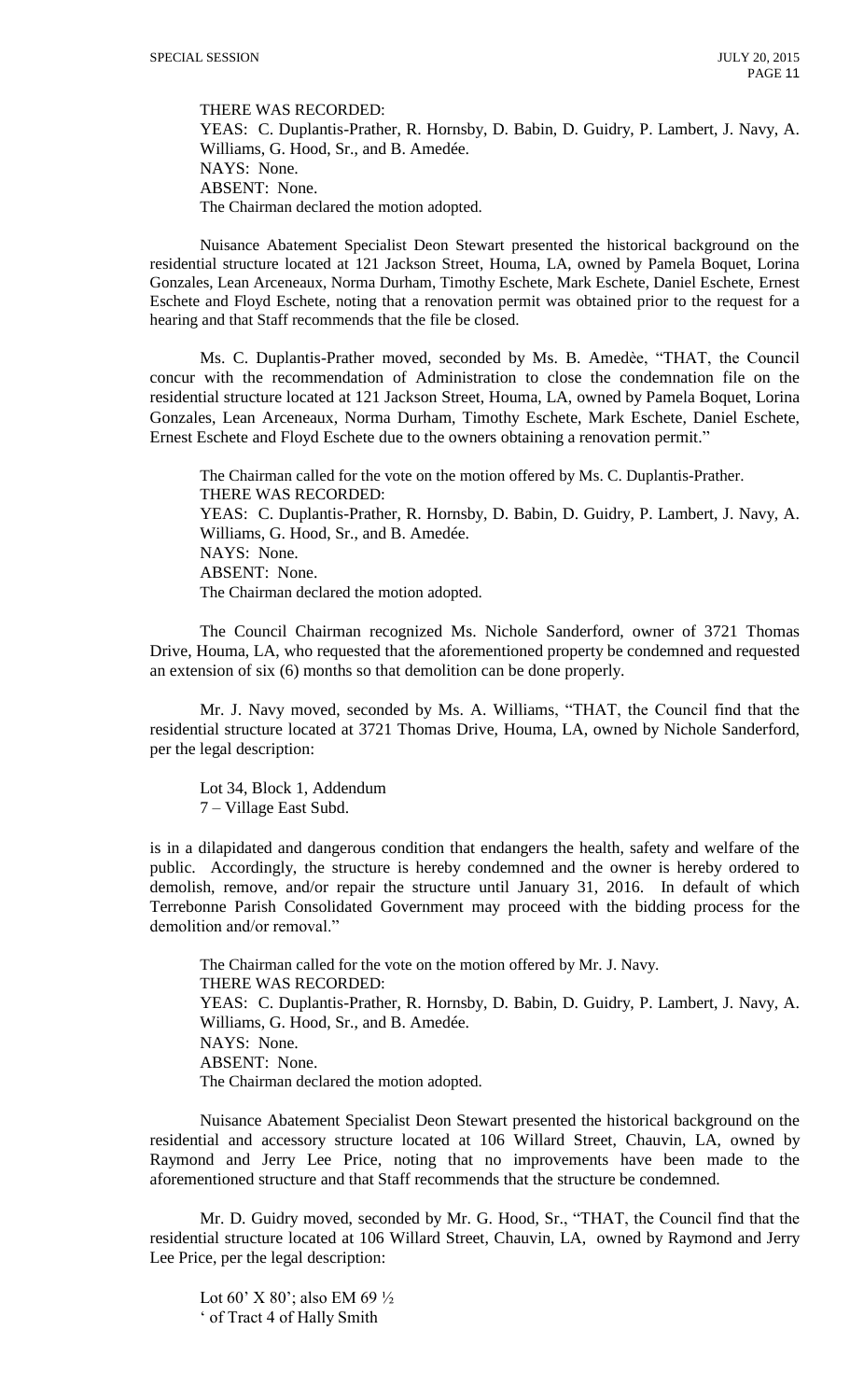is in a dilapidated and dangerous condition that endangers the health, safety and welfare of the public. Accordingly, the structure is hereby condemned and the owner is hereby ordered to demolish, remove, and/or repair the structure by August 31, 2015. In default of which Terrebonne Parish Consolidated Government may proceed with the bidding process for the demolition and/or removal."

The Chairman called for the vote on the motion offered by Mr. D. Guidry. THERE WAS RECORDED: YEAS: C. Duplantis-Prather, R. Hornsby, D. Babin, D. Guidry, P. Lambert, J. Navy, A. Williams, G. Hood, Sr., and B. Amedée. NAYS: None. ABSENT: None. The Chairman declared the motion adopted.

Nuisance Abatement Specialist Deon Stewart presented the historical background on the residential mobile home structure located at 2567 West Park Avenue, Gray, LA, owned by Daisy Adams, noting that no improvements have been made to the aforementioned structure and that Staff recommends that the structure be condemned.

Councilwoman A. Williams asked that the aforementioned condemnation hearing be continued because the heirs are having some ownership issues.

Ms. A. Williams moved, seconded by Mr. G. Hood, Sr., "THAT, the Council continue condemnation hearing on October 19, 2015 on the residential mobile home structure located at 2567 West Park Avenue, Gray, LA, owned by Daisy Adams."

The Chairman called for the vote on the motion offered by Ms. A. Williams. THERE WAS RECORDED: YEAS: C. Duplantis-Prather, R. Hornsby, D. Babin, D. Guidry, P. Lambert, J. Navy, A. Williams, G. Hood, Sr., and B. Amedée. NAYS: None. ABSENT: None. The Chairman declared the motion adopted.

Ms. A. Williams moved, seconded by Ms. C. Duplantis-Prather, "THAT, the Council concur with the recommendation of Administration to close the condemnation file on the residential accessory structure located at 4808 North Bayou Black Drive, Gibson, LA, owned by Theodore Brown, Gail Lewis, Gregory Lewis, Lorraine Lewis, David Lewis and Lorre Lewis, due to the structure being demolished."

The Chairman called for the vote on the motion offered by Ms. A. Williams. THERE WAS RECORDED: YEAS: C. Duplantis-Prather, R. Hornsby, D. Babin, D. Guidry, P. Lambert, J. Navy, A. Williams, G. Hood, Sr., and B. Amedée. NAYS: None. ABSENT: None. The Chairman declared the motion adopted.

Nuisance Abatement Specialist Deon Stewart presented the historical background on the residential structure located at 5419 Bayouside Drive, Chauvin, LA, owned by James and Kathryn Furlette, II, noting that no improvements have been made to the aforementioned structure and that Staff recommends that the structure be condemned.

The Council Chairman recognizes Mr. Jim Furlette, who is an heir to the aforementioned property, who stated that he is trying to maintain the property and he is requesting a continuance.

Mr. D. Guidry moved, seconded by Mr. G. Hood, Sr., "THAT, the Council continue condemnation hearing on October 19, 2015 on the residential structure located at 5419 Bayouside Drive, Chauvin, LA, owned by James and Kathryn Furlette, II."

The Chairman called for the vote on the motion offered by Mr. D. Guidry. THERE WAS RECORDED: YEAS: R. Hornsby, D. Babin, D. Guidry, P. Lambert, J. Navy, A. Williams, G. Hood, Sr., and B. Amedée.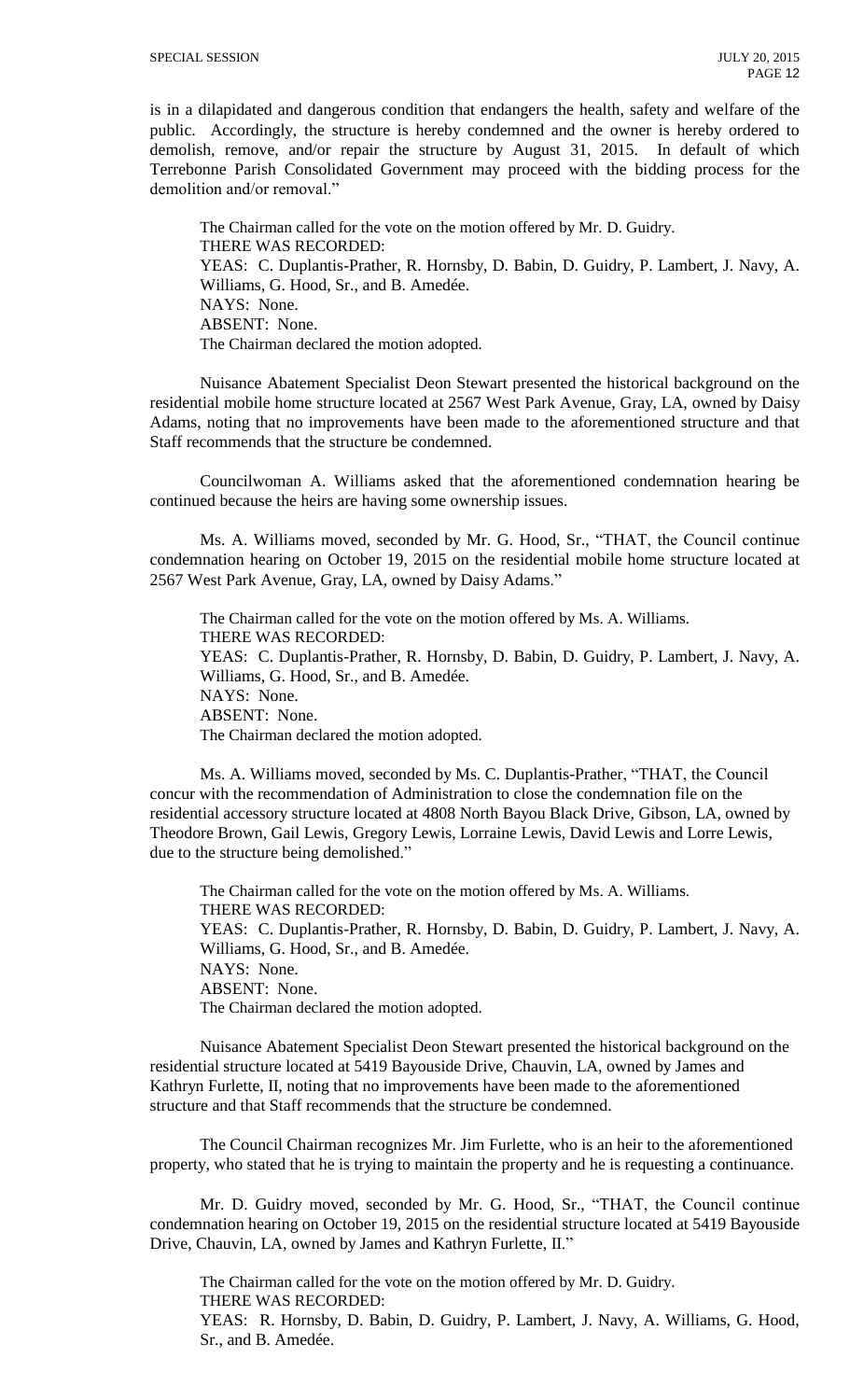NAYS: None. ABSENT: C. Duplantis-Prather. The Chairman declared the motion adopted.

Ms. A. Williams moved, seconded by Mr. R. Hornsby, "THAT, the Council concur with the recommendation of Administration to close the condemnation file on the residential accessory structure located at 4440 Southdown Mandalay Road, Houma, LA, owned by Huey Breaux, Jr., due to substantial repairs being made."

The Chairman called for the vote on the motion offered by Ms. A. Williams. THERE WAS RECORDED: YEAS: C. Duplantis-Prather, R. Hornsby, D. Babin, D. Guidry, P. Lambert, J. Navy, A. Williams, G. Hood, Sr., and B. Amedée. NAYS: None. ABSENT: None. The Chairman declared the motion adopted.

Mr. J. Navy moved, seconded by Ms. A. Williams, "THAT, the Council continue, until October 19, 2015, the condemnation proceedings on the residential structure located at 1436 Gautreaux Street, Houma, LA, owned by Anya' Carter-Ward."

The Chairman called for the vote on the motion offered by Mr. J. Navy. THERE WAS RECORDED: YEAS: C. Duplantis-Prather, R. Hornsby, D. Babin, D. Guidry, P. Lambert, J. Navy, A. Williams, G. Hood, Sr., and B. Amedée. NAYS: None. ABSENT: None. The Chairman declared the motion adopted.

Ms. A. Williams moved, seconded by Ms. C. Duplantis-Prather, "THAT, the Council continue, until October 19, 2015, the condemnation proceedings on the residential structure located at 116 Alex Williams Lane, Houma, LA, owned by Estate Charles Johnson and Hilda Woodley."

The Chairman called for the vote on the motion offered by Ms. A. Williams. THERE WAS RECORDED: YEAS: C. Duplantis-Prather, R. Hornsby, D. Babin, D. Guidry, P. Lambert, J. Navy, A. Williams, G. Hood, Sr., and B. Amedée. NAYS: None. ABSENT: None. The Chairman declared the motion adopted.

Nuisance Abatement Specialist Deon Stewart presented the historical background the residential structure located at 208 Hialeah Avenue, Houma, LA, owned by Larry P. Naquin, noting that no improvements have been made to the aforementioned structure and that Staff recommends that the structure be condemned.

The Council Chairman recognized Mr. Larry Naquin, Jr., an heir to the aforementioned property, who stated that he has just received the notice and requested additional time to renovate the property.

The Council Chairman recognized Mr. Joey Cehan, former Council member and resident of Hialeah Avenue, stated that the property located at 208 Hialeah Avenue has been a nuisance for in community for a number of years; that repairs have not been made and that the structure needs to be demolished.

Mr. D. Guidry moved, seconded by Ms. A. Williams, "THAT, the Council find that the residential structure located at 208 Hialeah Avenue, Houma, LA, owned by Larry P. Naquin, per the legal description;

Lot 9, Block 2, Addendum 1-Wildwood Heights Subd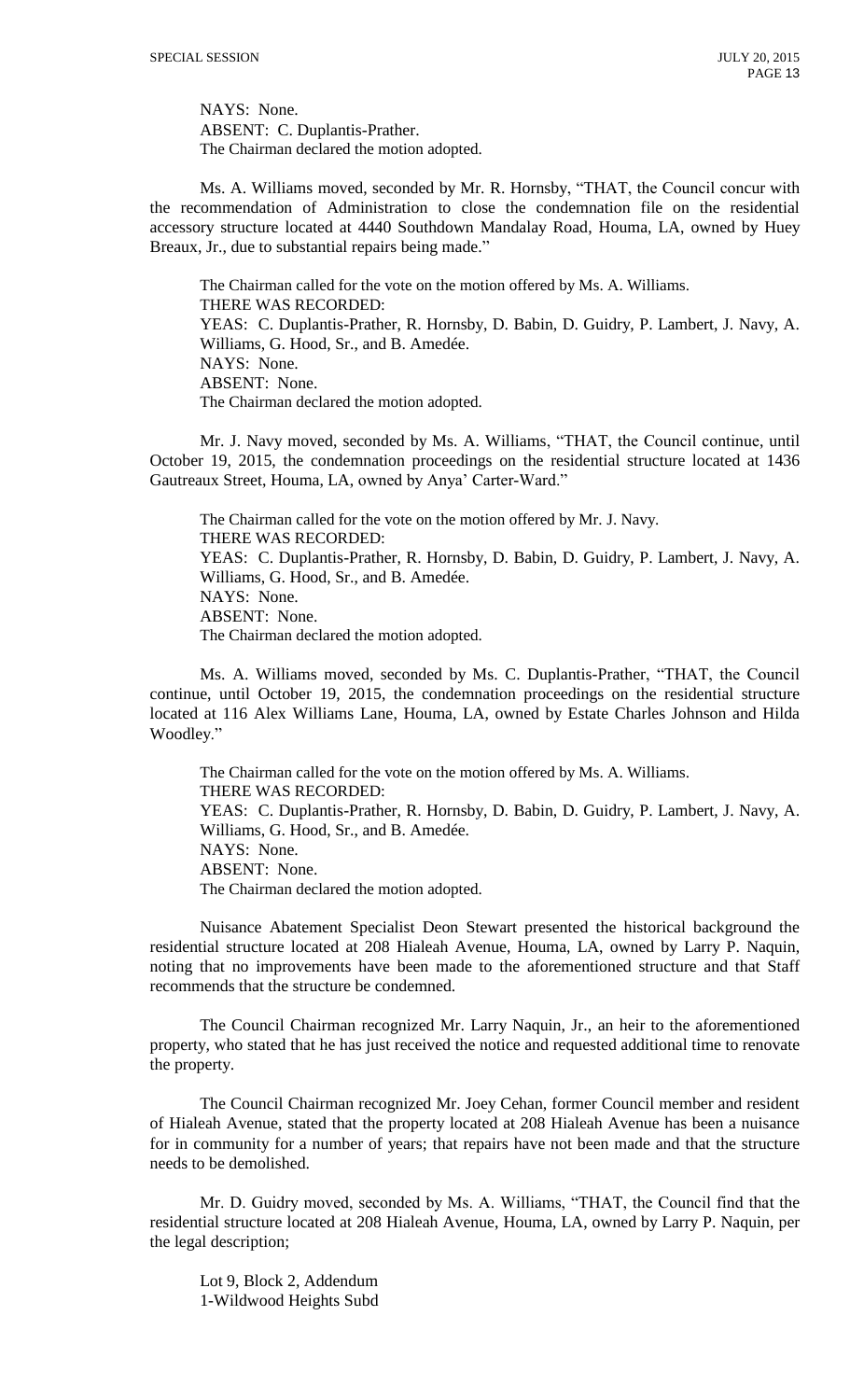is in a dilapidated and dangerous condition that endangers the health, safety and welfare of the public. Accordingly, the structure is hereby condemned and the owner is hereby ordered to demolish, remove, and/or repair the structure by October 31, 2015. In default of which Terrebonne Parish Consolidated Government may proceed with the bidding process for the demolition and/or removal, allowing the heirs to make substantial improvements before the time period is up."

The Chairman called for the vote on the motion offered by Mr. D. Guidry. THERE WAS RECORDED: YEAS: C. Duplantis-Prather, R. Hornsby, D. Babin, D. Guidry, P. Lambert, J. Navy, A. Williams, G. Hood, Sr., and B. Amedée. NAYS: None. ABSENT: None. The Chairman declared the motion adopted.

Mr. J. Navy moved, seconded by Ms. C. Duplantis-Prather, "THAT, the Council rescind the condemnation order on the residential structure located at 902 Sunset Avenue, Houma, LA, owned by Theresa Bergeron, due to structure being demolished within ninety days (90)."

The Chairman called for the vote on the motion offered by Mr. J. Navy. THERE WAS RECORDED: YEAS: C. Duplantis-Prather, R. Hornsby, D. Babin, D. Guidry, P. Lambert, J. Navy, A. Williams, G. Hood, Sr., and B. Amedée. NAYS: None. ABSENT: None. The Chairman declared the motion adopted.

Mr. J. Navy moved, seconded by Ms. C. Duplantis-Prather, "THAT, the Council rescind the condemnation order on the residential structure located at 2610 Madge Street, Houma, LA, owned by the Estate of Clarence Matthews, c/o Clarence Matthews allowing the heirs ninety (90) days to make substantial improvements."

The Chairman called for the vote on the motion offered by Mr. J. Navy. THERE WAS RECORDED: YEAS: C. Duplantis-Prather, R. Hornsby, D. Babin, D. Guidry, P. Lambert, J. Navy, A. Williams, G. Hood, Sr., and B. Amedée. NAYS: None. ABSENT: None. The Chairman declared the motion adopted.

(The power point presentation given by Administration, which contains the background and history of each property, photographs of the subject structures, and Administration's recommendations, have been made a part of the official record of these proceedings, a hard copy of which is to be maintained in the office of the Planning Department.)

Mr. D. Babin moved, seconded by Mr. R. Hornsby, "THAT, there being no further business to come before the Council, the meeting be adjourned."

The Chairman called for a vote on the motion offered by Mr. D. Babin. THERE WAS RECORDED: YEAS: B. Amedée, D. Babin, C. Duplantis-Prather, D. Guidry, G. Hood, Sr., R. Hornsby, P. Lambert, J. Navy, and A. Williams. NAYS: None. ABSENT: None. The Chairman declared the motion adopted and the meeting adjourned at 6:23 p. m.

> TAMMY E. TRIGGS MINUTE CLERK

ATTEST:

/S/PETE LAMBERT, CHAIRMAN TERREBONNE PARISH COUNCIL